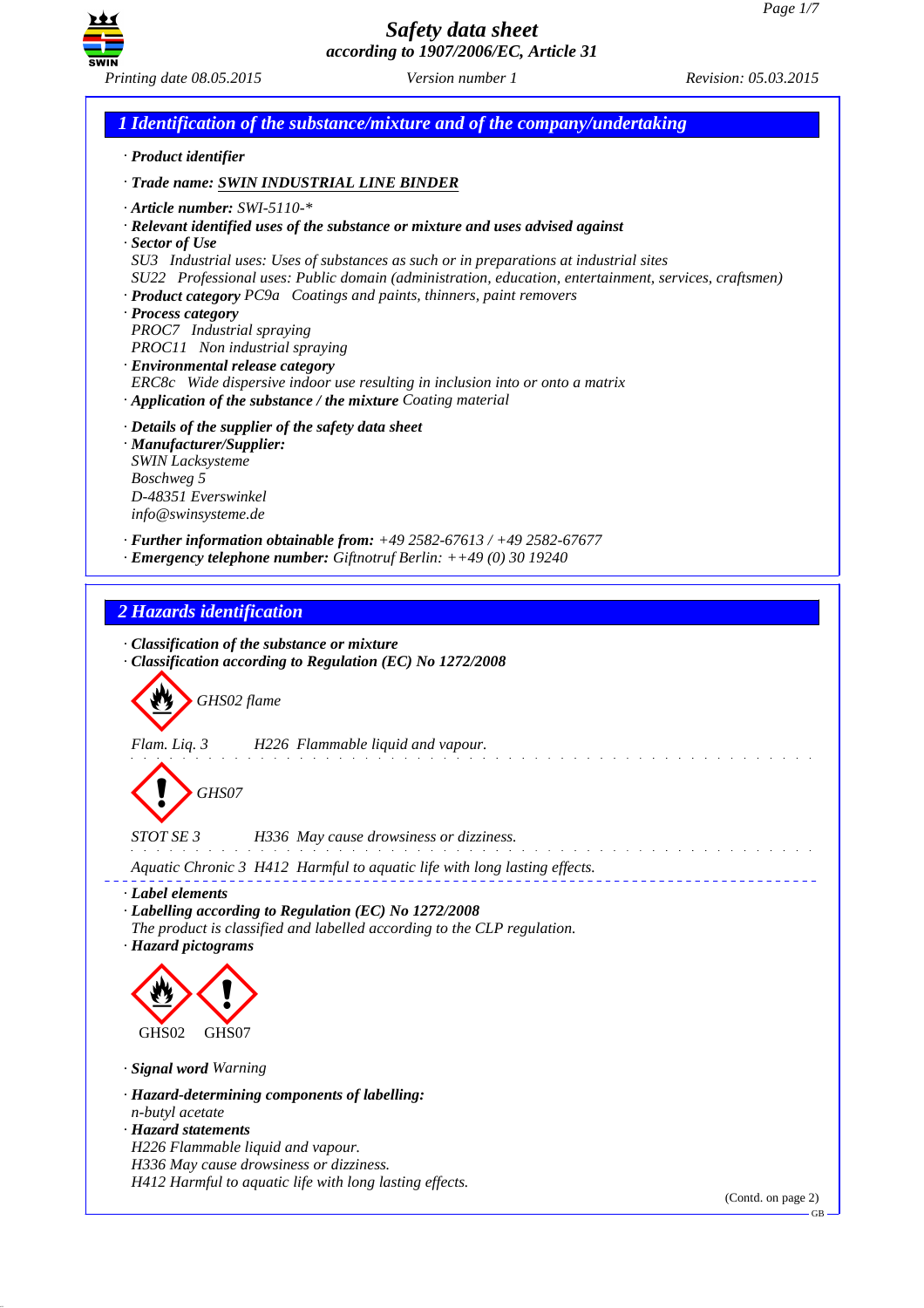

### *Trade name: SWIN INDUSTRIAL LINE BINDER*

|                            | (Contd. of page 1)                                                                                                                                 |
|----------------------------|----------------------------------------------------------------------------------------------------------------------------------------------------|
| · Precautionary statements |                                                                                                                                                    |
| <i>P260</i>                | Do not breathe mist/vapours/spray.                                                                                                                 |
| P <sub>271</sub>           | Use only outdoors or in a well-ventilated area.                                                                                                    |
| P <sub>280</sub>           | Wear protective gloves/protective clothing/eye protection/face protection.                                                                         |
|                            | P305+P351+P338 IF IN EYES: Rinse cautiously with water for several minutes. Remove contact lenses, if<br>present and easy to do. Continue rinsing. |
| <i>P501</i>                | Dispose of contents/container in accordance with local/regional/national/international<br>regulations.                                             |
| $\cdot$ Other hazards -    |                                                                                                                                                    |
|                            | $\cdot$ Results of PBT and vPvB assessment                                                                                                         |

*· PBT: Not applicable.*

*· vPvB: Not applicable.*

## *3 Composition/information on ingredients*

*· Chemical characterisation: Mixtures*

*· Description: Mixture of substances listed below with nonhazardous additions.*

| $\cdot$ Dangerous components:                                                                                                                                                                                                                                                                                                                                                                 |                                                                                                                                     |             |  |  |  |
|-----------------------------------------------------------------------------------------------------------------------------------------------------------------------------------------------------------------------------------------------------------------------------------------------------------------------------------------------------------------------------------------------|-------------------------------------------------------------------------------------------------------------------------------------|-------------|--|--|--|
| $CAS: 123-86-4$                                                                                                                                                                                                                                                                                                                                                                               | n-butyl acetate                                                                                                                     | $25 - 50\%$ |  |  |  |
| EINECS: 204-658-1                                                                                                                                                                                                                                                                                                                                                                             | $\otimes$ Flam. Liq. 3, H226; $\otimes$ STOT SE 3, H336                                                                             |             |  |  |  |
| Reg.nr.: 01-2119485493-29-XXXX                                                                                                                                                                                                                                                                                                                                                                |                                                                                                                                     |             |  |  |  |
| EC number: 918-668-5                                                                                                                                                                                                                                                                                                                                                                          | Hydocarbons, C9-C15, Aromatics                                                                                                      | $10 - 25\%$ |  |  |  |
|                                                                                                                                                                                                                                                                                                                                                                                               | Reg.nr.: 01-02119455851-35-XXXX The Flam. Liq. 3, H226; Asp. Tox. 1, H304; Aquatic Chronic 2, H411; $\Diamond$ STOT SE 3, H335-H336 |             |  |  |  |
|                                                                                                                                                                                                                                                                                                                                                                                               |                                                                                                                                     |             |  |  |  |
| $\lambda$ , $\lambda$ , $\lambda$ , $\lambda$ , $\lambda$ , $\lambda$ , $\lambda$ , $\lambda$ , $\lambda$ , $\lambda$ , $\lambda$ , $\lambda$ , $\lambda$ , $\lambda$ , $\lambda$ , $\lambda$ , $\lambda$ , $\lambda$ , $\lambda$ , $\lambda$ , $\lambda$ , $\lambda$ , $\lambda$ , $\lambda$ , $\lambda$ , $\lambda$ , $\lambda$ , $\lambda$ , $\lambda$ , $\lambda$ , $\lambda$ , $\lambda$ |                                                                                                                                     |             |  |  |  |

*· Additional information: For the wording of the listed risk phrases refer to section 16.*

# *4 First aid measures*

- *· Description of first aid measures*
- *· General information: Personal protection for the First Aider.*
- *· After inhalation:*
- *Supply fresh air.*

*Seek medical treatment in case of complaints.*

- *· After skin contact:*
- *Immediately wash with water and soap and rinse thoroughly.*

*If skin irritation continues, consult a doctor.*

- *· After eye contact:*
- *Rinse opened eye for several minutes under running water. If symptoms persist, consult a doctor.*
- *· After swallowing: Do not induce vomiting; call for medical help immediately.*
- *· Information for doctor:*
- *· Most important symptoms and effects, both acute and delayed No further relevant information available.*
- *· Indication of any immediate medical attention and special treatment needed*
- *No further relevant information available.*

# *5 Firefighting measures*

- *· Extinguishing media*
- *· Suitable extinguishing agents:*
- *CO2, powder or water spray. Fight larger fires with water spray or alcohol resistant foam.*
- *· For safety reasons unsuitable extinguishing agents: Water with full jet*
- *· Special hazards arising from the substance or mixture No further relevant information available.*

(Contd. on page 3)

GB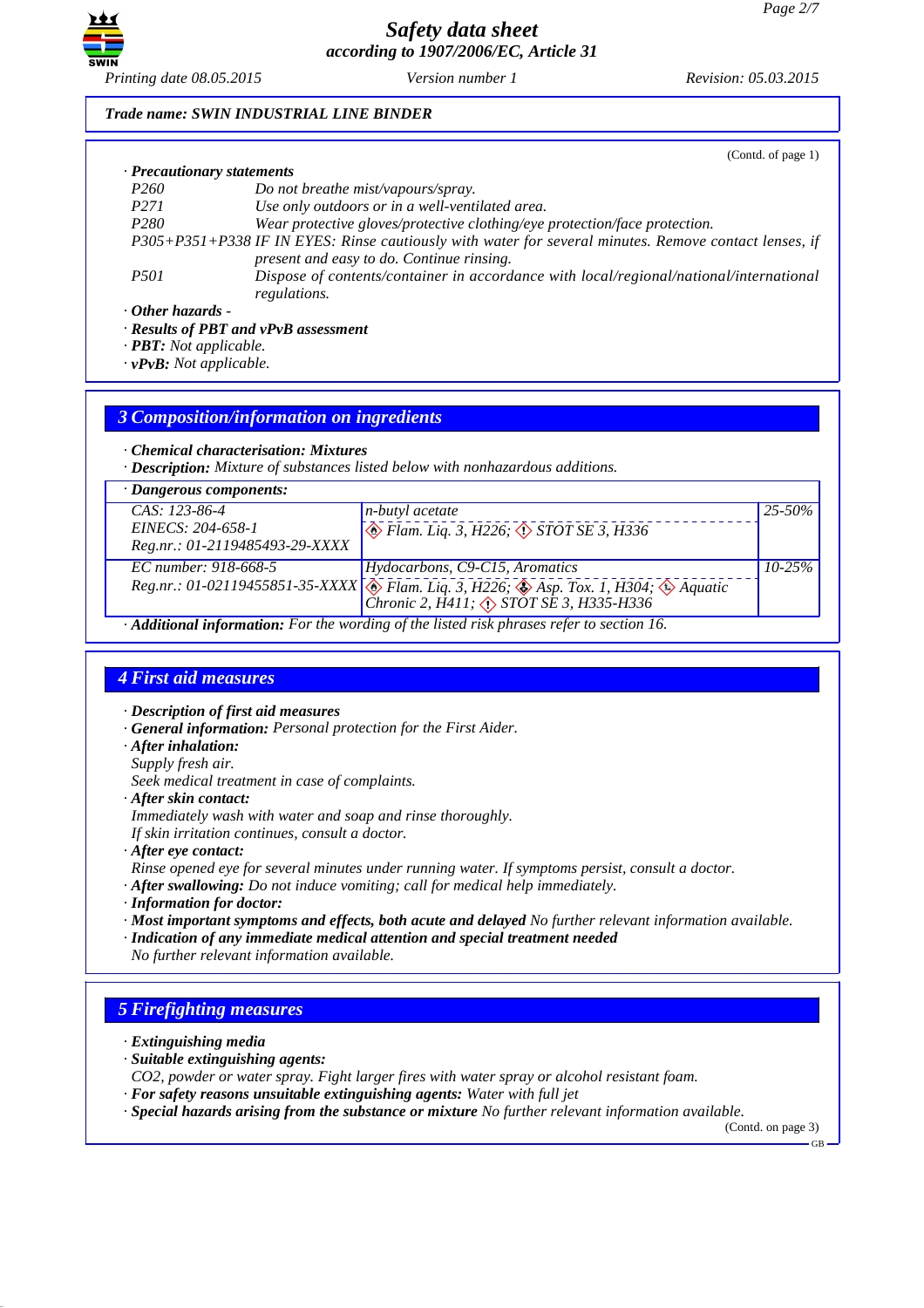

*Trade name: SWIN INDUSTRIAL LINE BINDER*

*· Advice for firefighters*

*· Protective equipment: Mouth respiratory protective device.*

# *6 Accidental release measures*

- *· Personal precautions, protective equipment and emergency procedures Wear protective equipment. Keep unprotected persons away. Ensure adequate ventilation*
- *· Environmental precautions: Do not allow to enter sewers/ surface or ground water.*

*· Methods and material for containment and cleaning up: Absorb with liquid-binding material (sand, diatomite, acid binders, universal binders, sawdust). Dispose contaminated material as waste according to item 13.*

*· Reference to other sections See Section 7 for information on safe handling.*

*See Section 8 for information on personal protection equipment.*

# *7 Handling and storage*

### *· Handling:*

*· Precautions for safe handling Ensure good ventilation/exhaustion at the workplace. Restrict the quantity stored at the work place.*

*· Information about fire - and explosion protection: Fumes can combine with air to form an explosive mixture. Flammable gas-air mixtures may form in empty receptacles. Keep ignition sources away - Do not smoke. Use explosion-proof apparatus / fittings and spark-proof tools. Protect against electrostatic charges.*

*· Conditions for safe storage, including any incompatibilities*

*· Storage:*

*· Requirements to be met by storerooms and receptacles: Provide solvent resistant, sealed floor. Suitable material for receptacles and pipes: steel or stainless steel.*

*· Information about storage in one common storage facility: Not required.*

- *· Further information about storage conditions: Keep container tightly sealed.*
- *· Specific end use(s) No further relevant information available.*

*8 Exposure controls/personal protection*

*· Additional information about design of technical facilities: No further data; see item 7.*

*· Control parameters*

*· Ingredients with limit values that require monitoring at the workplace:*

*123-86-4 n-butyl acetate*

*WEL Short-term value: 966 mg/m³, 200 ppm Long-term value: 724 mg/m³, 150 ppm*

*· Additional information: The lists valid during the making were used as basis.*

*· Exposure controls*

- *· Personal protective equipment:*
- *· General protective and hygienic measures: Keep away from foodstuffs, beverages and feed. Wash hands before breaks and at the end of work. Do not inhale gases / fumes / aerosols. Avoid contact with the eyes and skin.*

(Contd. on page 4)

(Contd. of page 2)

GB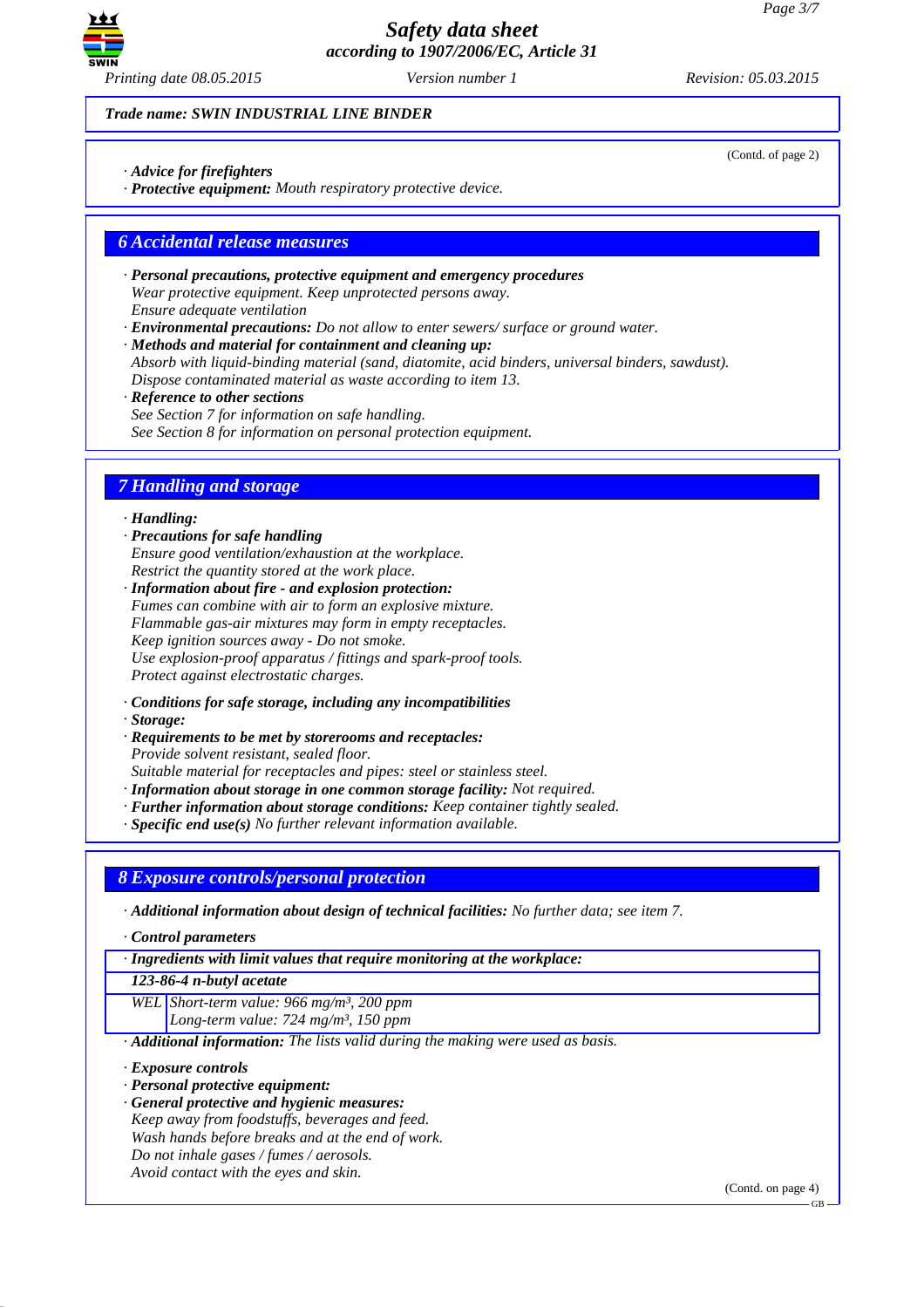

### *Trade name: SWIN INDUSTRIAL LINE BINDER*

*· pH-value: Not determined.*

*Melting point/Melting range: Undetermined.*

*· Decomposition temperature: Not determined.*

*· Flash point: 21 - 55 °C · Flammability (solid, gaseous): Not applicable.*

*· Ignition temperature: 270 °C*

*· Change in condition*

*Boiling point/Boiling range:* 



(Contd. on page 5)

GB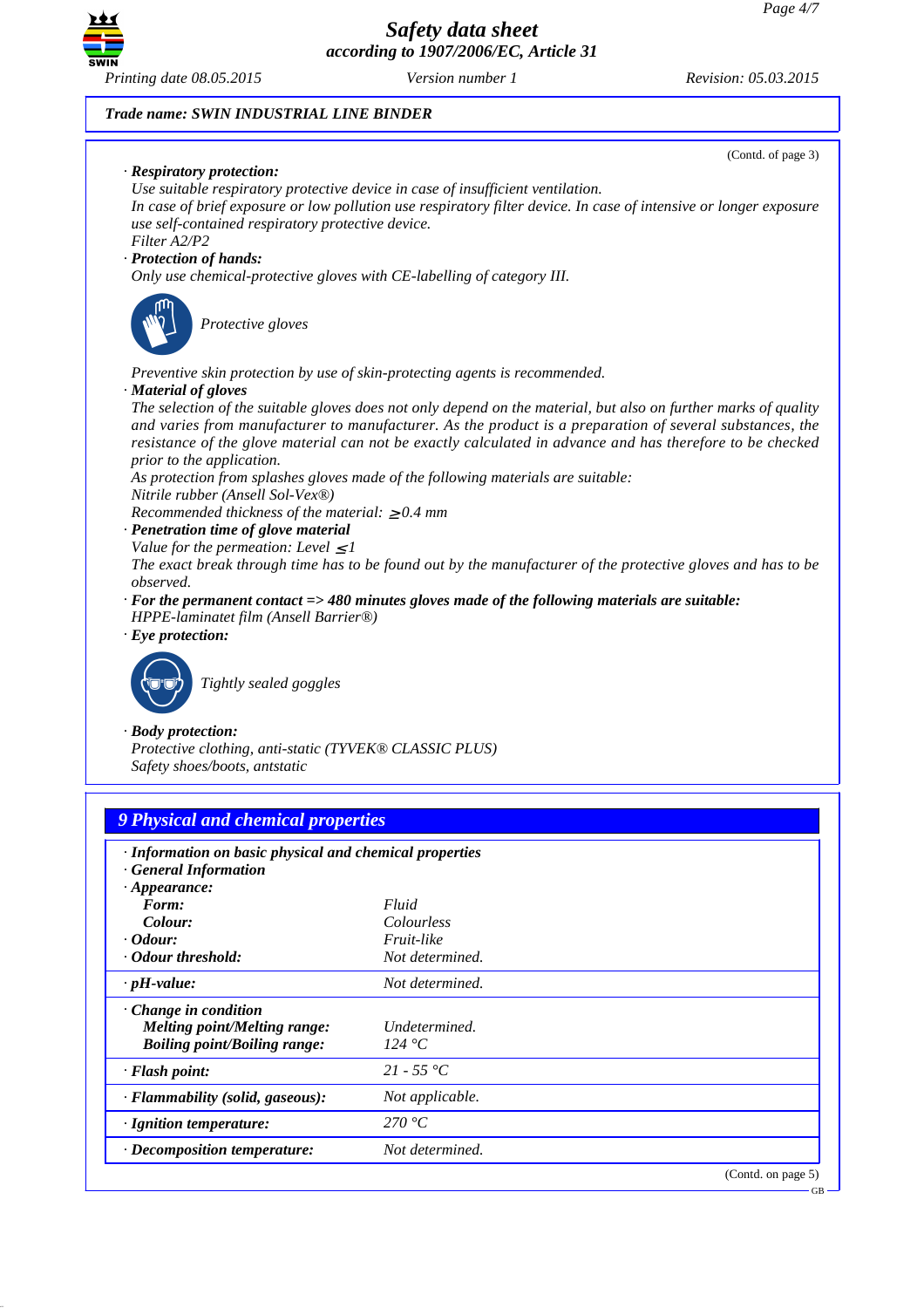

### *Trade name: SWIN INDUSTRIAL LINE BINDER*

|                                                            | (Contd. of page 4)                                                                             |
|------------------------------------------------------------|------------------------------------------------------------------------------------------------|
| $·$ <i>Self-igniting:</i>                                  | Product is not selfigniting.                                                                   |
| · Danger of explosion:                                     | Product is not explosive. However, formation of explosive air/vapour<br>mixtures are possible. |
| $\cdot$ Explosion limits:                                  |                                                                                                |
| Lower:                                                     | $0.6$ Vol %                                                                                    |
| <b>Upper:</b>                                              | 7.5 Vol $\%$                                                                                   |
| $\cdot$ Vapour pressure at 20 $\cdot$ C:                   | $10.7$ hPa                                                                                     |
| $\cdot$ Density at 20 $\cdot$ C:                           | 0.99 $g/cm^3$                                                                                  |
| · Relative density                                         | Not determined.                                                                                |
| · Vapour density                                           | Not determined.                                                                                |
| $\cdot$ Evaporation rate                                   | Not determined.                                                                                |
| · Solubility in / Miscibility with                         |                                                                                                |
| water:                                                     | Not miscible or difficult to mix.                                                              |
| · Partition coefficient (n-octanol/water): Not determined. |                                                                                                |
| $\cdot$ Viscosity:                                         |                                                                                                |
| Dynamic:                                                   | Not determined.                                                                                |
| Kinematic at $20 \text{ }^{\circ}C$ :                      | 78 s (DIN 53211/4)                                                                             |
| · Solvent content:                                         |                                                                                                |
| $VOC$ (EC)                                                 | 54.80 %                                                                                        |
| <b>Solids</b> content:                                     | 45.2%                                                                                          |
| $\cdot$ Other information                                  | No further relevant information available.                                                     |

# *10 Stability and reactivity*

- *· Reactivity*
- *· Chemical stability*
- *· Thermal decomposition / conditions to be avoided: No decomposition if used according to specifications.*
- *· Possibility of hazardous reactions No dangerous reactions known.*
- *· Conditions to avoid No further relevant information available.*
- *· Incompatible materials: No further relevant information available.*
- *· Hazardous decomposition products: No dangerous decomposition products known.*

# *11 Toxicological information*

- *· Information on toxicological effects*
- *· Acute toxicity*
- *· Primary irritant effect:*
- *· Skin corrosion/irritation No irritant effect.*
- *· Respiratory or skin sensitisation No sensitising effects known.*

# *12 Ecological information*

- *· Toxicity*
- *· Aquatic toxicity: No further relevant information available.*
- *· Persistence and degradability No further relevant information available.*
- *· Behaviour in environmental systems:*
- *· Bioaccumulative potential No further relevant information available.*
- *· Mobility in soil No further relevant information available.*
- *· Ecotoxical effects:*
- *· Remark: Harmful to fish*

(Contd. on page 6)

GB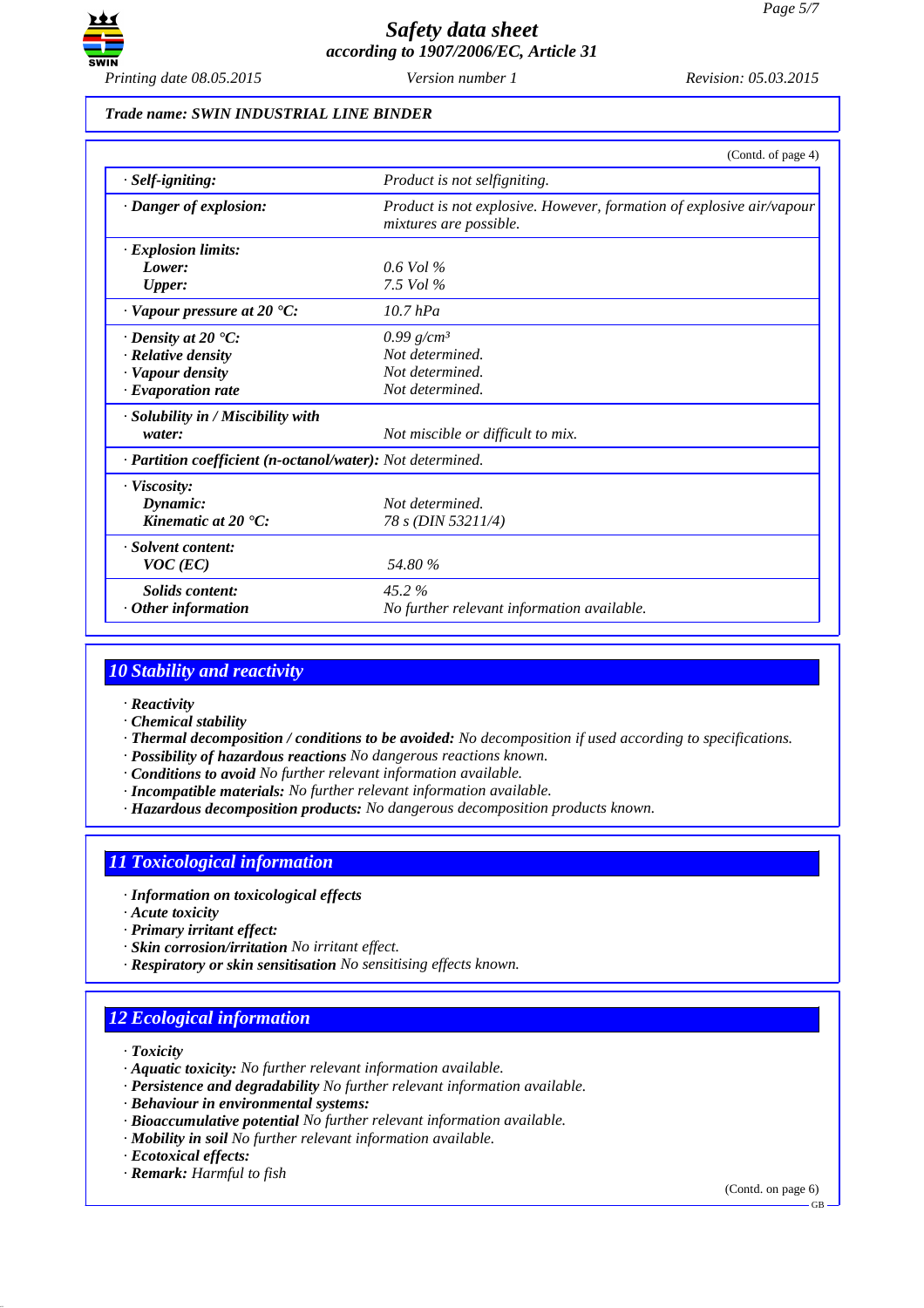

### *Trade name: SWIN INDUSTRIAL LINE BINDER*

*· Additional ecological information:*

*· General notes:*

*Harmful to aquatic organisms*

*Water hazard class 2 (German Regulation) (Self-assessment): hazardous for water Do not allow product to reach ground water, water course or sewage system.*

- *· Results of PBT and vPvB assessment*
- *· PBT: Not applicable.*
- *· vPvB: Not applicable.*

*· Other adverse effects No further relevant information available.*

# *13 Disposal considerations*

- *· Waste treatment methods*
- *· Recommendation*

*Must not be disposed together with household garbage. Do not allow product to reach sewage system.*

# *· European waste catalogue*

*08 00 00 WASTES FROM THE MANUFACTURE, FORMULATION, SUPPLY AND USE (MFSU) OF COATINGS (PAINTS, VARNISHES AND VITREOUS ENAMELS), ADHESIVES, SEALANTS AND PRINTING INKS*

*08 01 00 wastes from MFSU and removal of paint and varnish*

*08 01 11\* waste paint and varnish containing organic solvents or other dangerous substances*

### *· Uncleaned packaging:*

*15 00 00: WASTE PACKAGING; ABSORBENTS, WIPING CLOTHS, FILTER MATERIALS AND PROTECTIVE CLOTHING NOT OTHERWISE SPECIFIED*

*15 01 00: packaging (including separately collected municipal packaging waste)*

*15 01 10\*: packaging containing residues of or contaminated by dangerous substances*

| $\cdot$ UN-Number                  |                      |  |
|------------------------------------|----------------------|--|
| · ADR, ADN, IMDG                   | not regulated        |  |
| $\cdot$ <i>IATA</i>                | <b>UN1263</b>        |  |
| · UN proper shipping name          |                      |  |
| · ADR, ADN, IMDG                   | not regulated        |  |
| $\cdot$ IATA                       | <b>PAINT</b>         |  |
| $\cdot$ Transport hazard class(es) |                      |  |
| · ADR, ADN, IMDG                   |                      |  |
| $\cdot$ Class                      | not regulated        |  |
| $\cdot$ IATA                       |                      |  |
|                                    |                      |  |
| $\cdot$ Class                      | 3 Flammable liquids. |  |
| $\cdot$ <i>Label</i>               | $\mathfrak{Z}$       |  |
| · Packing group                    |                      |  |
| $\cdot$ ADR, IMDG                  | not regulated        |  |
| $\cdot$ IATA                       | III                  |  |
|                                    |                      |  |
| · Environmental hazards:           |                      |  |

(Contd. of page 5)